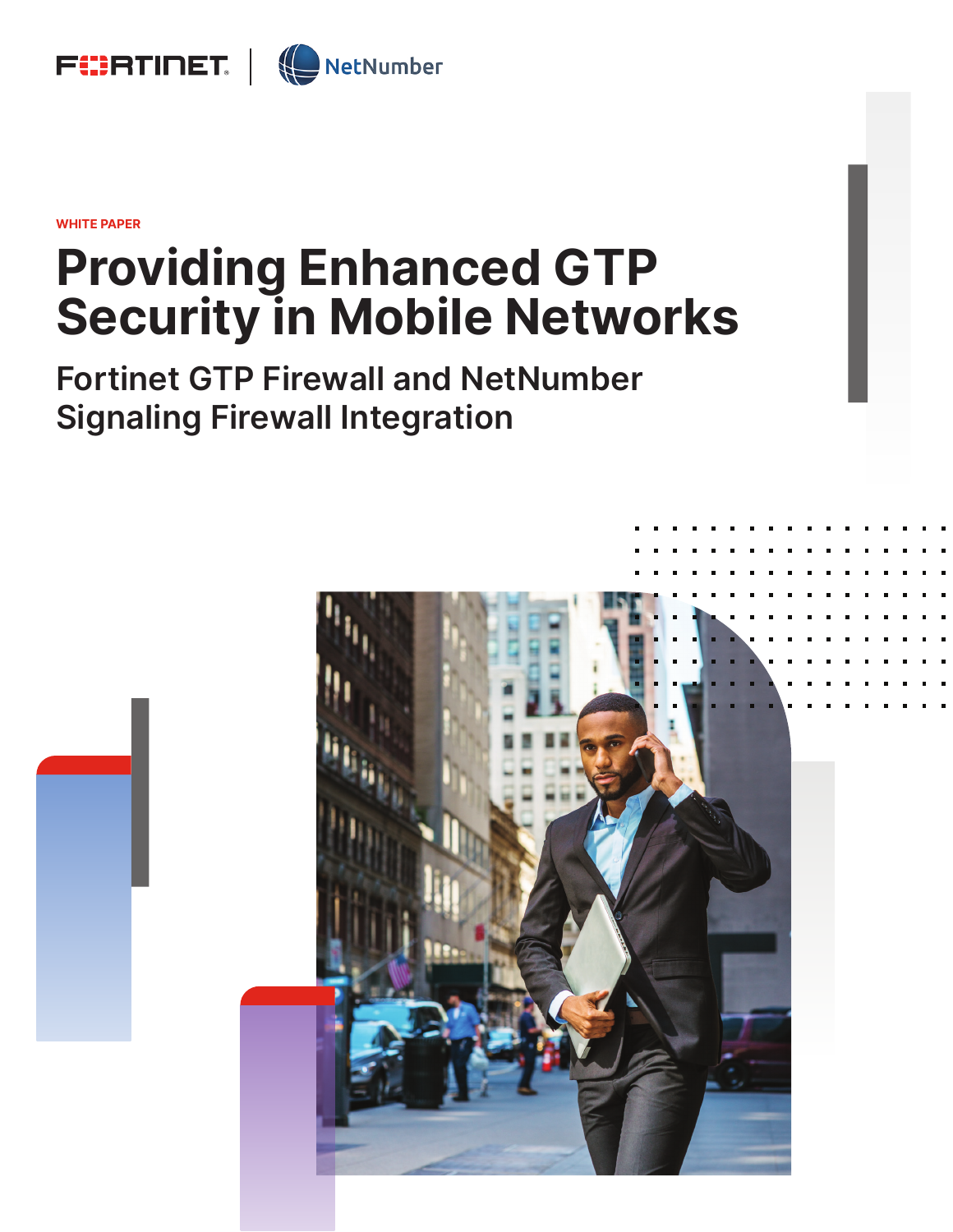## **Executive Summary**

The constantly evolving attack techniques used by different threat actors demand extensive and advanced detection and protection. Comprehensive signaling firewall solutions are needed to secure the vulnerable roaming connections of the 2G/3G and 4G/LTE mobile networks, as well as in 5G non-standalone (NSA) roaming scenarios.

The Fortinet FortiGate GTP Firewall and NetNumber Signaling Firewall are integrated to provide mobile operators an advanced, flexible, and all-encompassing solution to secure their mobile roaming against current and future threats.

The solution and its integration between different security tools to create a cooperative security system for roaming GTP-based attacks is fully aligned with Gartner's Cybersecurity Mesh Architecture (CSMA)<sup>1</sup> as an effective implementation strategy to the rapid evolution and sophistication of cyberattacks. The solution's further integration with more security tools, such as Fortinet Security Information and Event Management (SIEM), is part of the Fortinet Security Fabric, built from the foundation as a security mesh platform.



The Fortinet FortiGate GTP Firewall and NetNumber Signaling Firewall are integrated to provide mobile operators an advanced, flexible, and allencompassing solution to secure their mobile roaming against current and future threats.

## **Secure Mobile Roaming Traffic with Integrated Signaling Firewalls**

Mobile services continuity while traveling is the de facto expectation of mobile devices and users, also applicable to Internetof-Things (IoT) roaming device use cases (e.g., automotive tracking and tracing). Roaming involves comprehensive interactions between the visited network and the home network, initially achieved with SS7 and GTP signaling protocols for 2G/3G networks, and later with Diameter and GTP for 4G/LTE and 5G NSA roaming.

These interactions provide the home operator, who is responsible for the mobile service, with constant updates as to the subscriber's location (location updates). They also support the transfer of credentials to authenticate the connecting device and the transfer of service settings to the visited network. Finally, these interactions open data connections, apply specific policies for data usage, and feed the wholesale and retail billing processes.

Because these older signaling protocols lack built-in security features and their protection initially relied on the physical protection of separated network transport resources, these interactions involve the open transfer of critical and privacy sensitive data. The data security provided by the physical protection of network resources degraded with the evolution to the use of IP as the transport layer. In addition, risk associated with an ever-increasing attack surface became even more prevalent with the opening of the signaling networks for services like track and trace and remote network management via internet connections.

As cyber threats evolve, including bank fraud and location tracking, mobile operators are being demanded by regulatory authorities and guided by standardization organizations like 3GPP and GSMA to protect their networks and subscribers with signaling firewalls. Continued technical improvements and features are needed to keep up with the evolving threat landscape. One such improvement is the intelligent use of federated data from all SS7, Diameter, and GTP firewalls to detect and defeat the latest wave of advanced exploits.

# **Signaling Firewall and GTP Firewall**

Mobile roaming involves SS7 and Diameter for mobility management and GTP for data-session management. Both control capabilities are very distinct. SS7 and Diameter are low-volume signaling protocols used for a wide variety of network control actions, including SMS as a simple user content transfer capability. In a complimentary way, GTP facilitates the high-volume user data transfer using elementary control actions for data session management.

To improve protection against GTP vulnerabilities and attacks, detailed information that is seen in SS7 and Diameter can provide additional context to assist a GTP firewall with pin holing and quality-of-service actions in user plane security policies. In the following diagram, the combined operation of the NetNumber Signaling Firewall and the Fortinet FortiGate GTP Firewall via API integration, based on GSMA FS.21 guidelines ("Interconnect Signaling Security Recommendations"), is illustrated.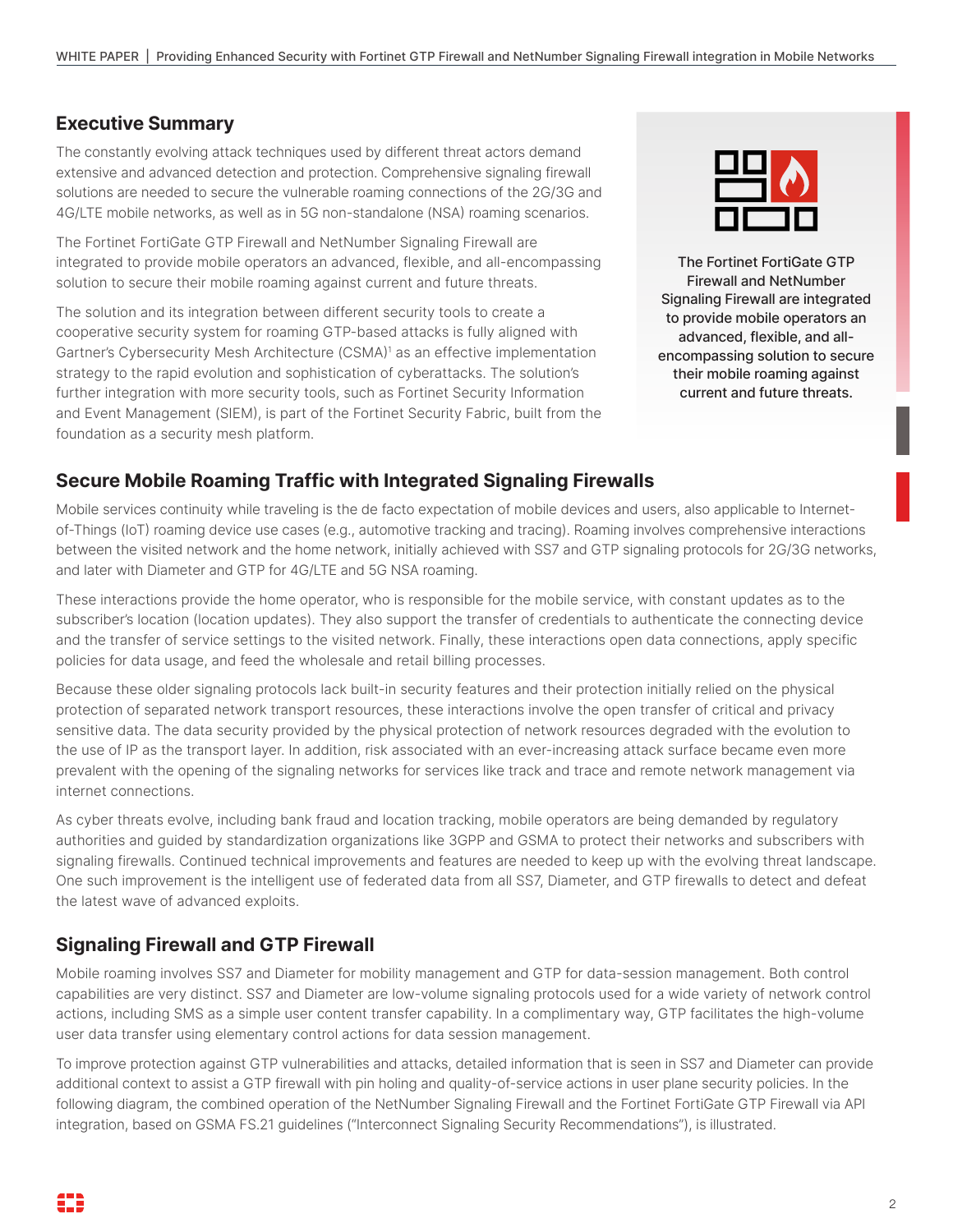

The combination of Fortinet GTP Firewall and NetNumber SIG Firewall offers a unique combination in the industry, as both vendor products are designed and deployed as carrier-grade platforms for mission-critical services. This enables an inline deployment on the interfaces for both the time-critical high-volume GTP user plane traffic and the low-volume core network SS7 and Diameter control plane traffic. The resulting 100% traffic screening and filtering has no impact on availability or performance.

In addition, monitoring all roaming traffic makes the operation of the combined solution fully independent. Thus, there is rarely a need to query other network elements such as HLR or HSS, avoiding possible DDOS effects on these critical network elements.

This enhanced GTP security solution can be added as an incremental innovation in networks that have the Fortinet FortiGate GTP Firewall and NetNumber Signaling Firewall already deployed or added to networks that already have one of the two components.

# **Protecting Against GTP-based Attack Scenarios**

#### **Billing fraud and subscriber impersonation**

Various attacks that depend on manipulations of the GTP signaling messages can be prevented by real-time correlation and cross-checking of the GTP source with the subscriber location known via Diameter/SS7 location updates. Examples of wellknown attack scenarios with manipulated GTP messages are:

- **Billing fraud:** Exploitation of spoofed or stolen IMSIs in GTP messages can be avoided by verification of the subscriber locations with the current location available from the NetNumber Signaling Firewall, or when not already available, via Diameter or SS7 MAP signaling queries to the HSS/HLR.
- **subscriber impersonation:** Use of spoofed MSISDN for abusive web authentication can be protected against by crossvalidation of the MSISDN with the MSISDN known by the NetNumber Signaling Firewall, or when not already known, via Diameter or SS7 MAP signaling queries to the HSS/HLR.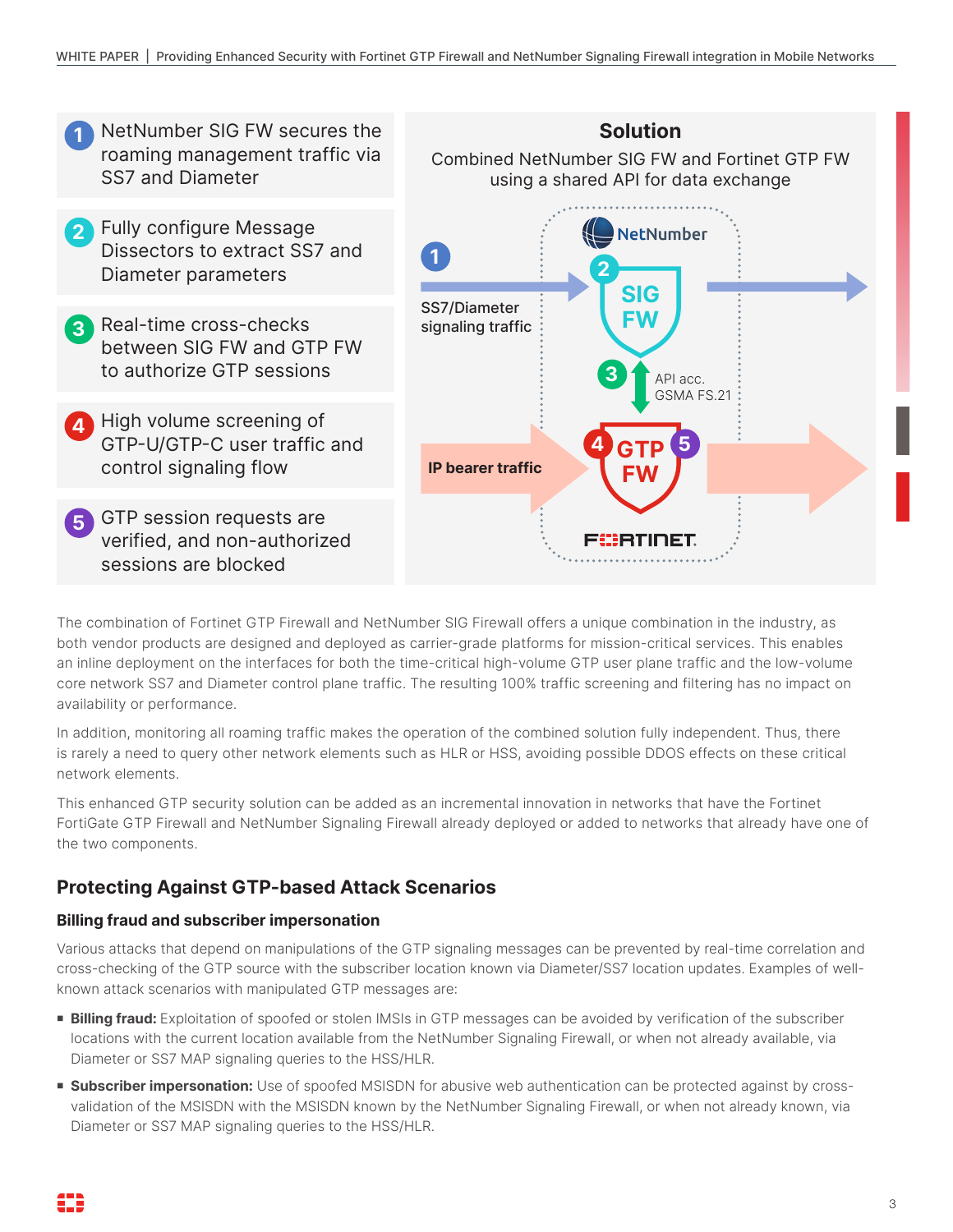The following figure depicts how Fortinet FortiSIEM GTP correlation retrieves the current device location from the NetNumber SIG Firewall, learned by inspecting Diameter and SS7 MAP location updates and optionally by querying the HSS or HLR.



The FortiSIEM correlates the GTP source with the last known device location and can instruct the FortiGate GTP Firewall to reject the GTP session in case a violation is detected between the GTP source and the last known end-user location.

#### **Redirecting GTP traffic**

This refers to attack instances where the traffic on the GTP downlink is redirected to a false serving gateway (SGW). This can be prevented by blocking manipulated Update PDP Context or Modify Bearer Request messages, thereby avoiding the possibility that an existing data session be rerouted and listened to. Such detection relies on GTP Cat.3 plausibility checks by the Fortinet GTP Firewall and FortiSIEM correlation with subscriber location information available from the NetNumber SIG FW via Diameter and SS7 MAP message inspection, or when not already available at the SIG Firewall via queries to the HSS/HLR.

#### **Malware attacks on mobile core networks**

Various mobile networks have been subject to highly sophisticated intrusion techniques by intruder groups like LightBasin,2 with extensive knowledge of telecommunications protocols and the ability to execute remote attacks exploiting compromised devices via encapsulated command and control (C2C) instructions delivered as part of GTP roaming sessions.

Thus far these manipulation techniques were assumed to be used for intelligence gathering purposes. They used non-intrusive means to retrieve specific information about the location and call data information of traced mobile subscribers. However, the same techniques could also be abused for more destructive purposes.

Real-time correlation with the location information exchanged via Diameter and SS7 MAP can detect and block these abusive GTP sessions, in addition to scanning for inconsistencies between IP addresses.